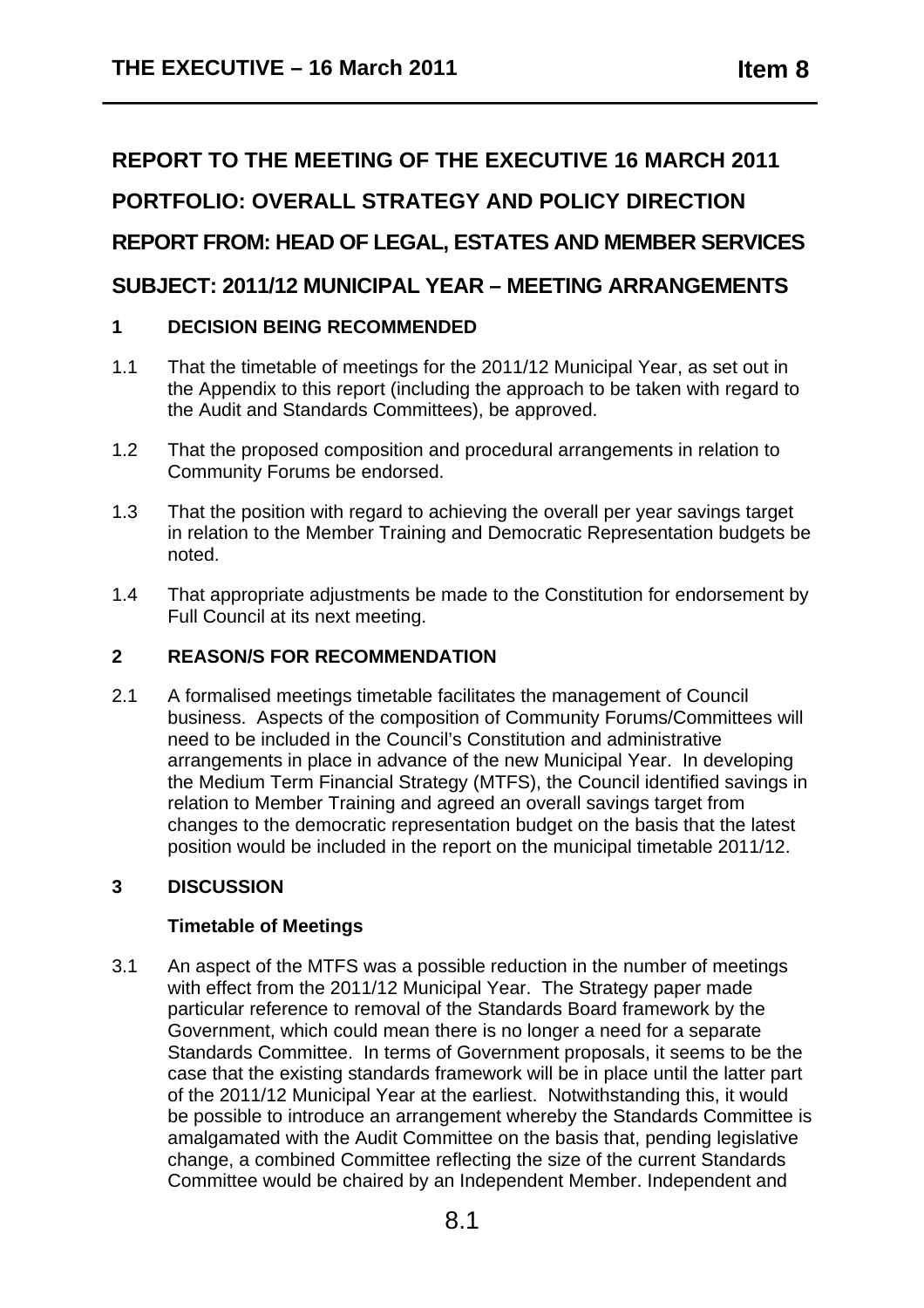Parish Member appointees would need to be retained so that the Authority complied with the existing standards framework. In terms of business throughput, it would be practicable to schedule three meetings of a combined Committee (an Audit and Standards Committee) over the 2011/12 Municipal Year. This would reduce the number of meetings covering this area of work by four. As an alternative, it could be decided that the existing separation of the Audit and Standards Committees be maintained pending legislative change. The number of Audit Committees would be reduced from five to three.

- 3.2 The decision of the Council to move from Area Committees to Community Forum arrangement means a reduction of eleven in the number of meetings covering this area of work.
- 3.3 The Council's Constitution sets out some requirements in relation to meetings, specifically:-
	- All ordinary meetings of Full Council take place in accordance with a programme decided at the Council's Annual Meeting.
	- There should be at least ten ordinary meetings of the Review Committee.
	- There should be at least four meetings of the Executive.
- 3.4 The dates scheduled for Full Council meetings will need to be included on the Annual Council meeting agenda for endorsement. Executive meetings scheduled in the timetable reflect the usual throughput of business, including the performance reporting timetable.
- 3.5 The appended timetable covers Council, the Executive, Community Forums and the regulatory/probity Committees. It replicates, where possible, the usual practice of scheduling Review Committee meetings on Tuesday evenings, Development on Thursday evenings and Executive meetings on Wednesday evenings. The timetable allows flexibility for both the cancellation of pre-arranged meetings and the scheduling of additional meetings if necessary.
- 3.6 In accordance with usual practice, the timetable includes training dates that have been agreed in advance. These cover a facility for part 1 (Induction/refresher/mandatory) and part 2 (competency/mandatory) training. There are six fewer dates than in the previous year.
- 3.7 Subject to the outcome of Government consultation on arrangements for the closure of Local Authority accounts, there may not need to be a Council meeting on the 28 June to deal with accounts closure.
- 3.8 The timetable includes provision for a Council meeting to consider parking policy and practices, as agreed at the meeting of Extraordinary Council on 25 January 2011 (Minute 26/11).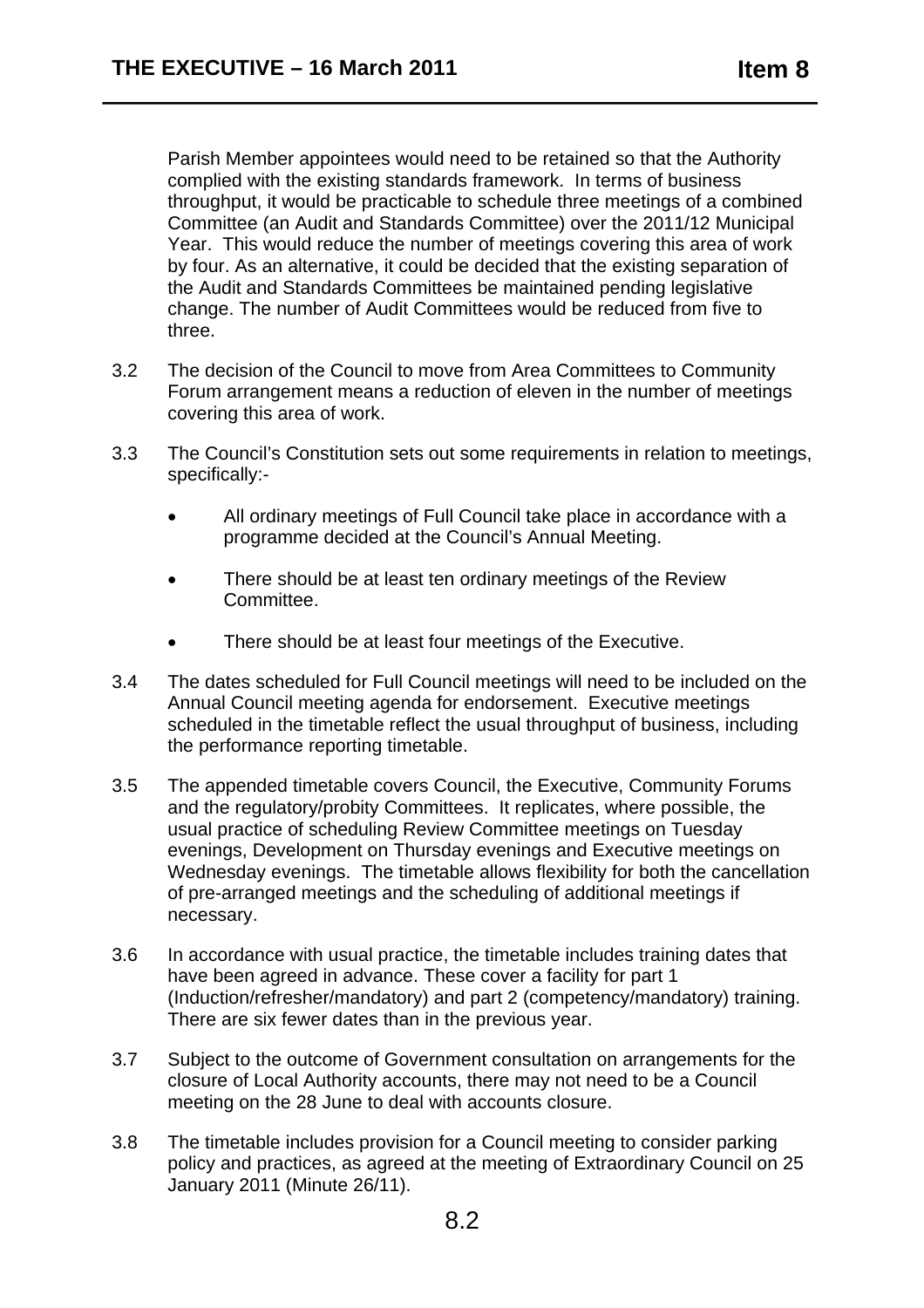3.9 Two budget Away days have been scheduled – 26 November 2011 and 14 January 2012.

# **Composition and Procedural arrangements for Community Forums**

- 3.10 Council has agreed (Minute 26/11):-
	- (1) That there be four regular community forum meetings held annually, two in the West and two in the East of the District. Ward Members to be expected to attend the appropriate meetings so that their electorate may have this additional opportunity to converse with them. Representatives of the Police, Fire and Health Services to be asked to attend, as well as Essex County Council Members and Officers. There will be an open invitation to Parish/Town Councillors.
	- (2) That meetings be chaired by the Leader of the Council who will request the attendance of one or more Portfolio Holder, as deemed appropriate by the Leader. The Chief Executive, or exceptionally his representative, will also attend all meetings.
	- (3) That the dates of meetings will be included in the Council calendar and published accordingly.
	- (4) That it is accepted that there may be times when public attention is drawn to a specific subject but timing does not correspond with scheduled meetings. Should this occur, an additional meeting/s will be arranged in the format utilised for scheduled meetings.
	- (5) That none of these arrangements will affect the present system of public consultation and the presentations given by the Council, which in the recent past have included subjects such as recycling and The Local Development Framework.
- 3.11 Council recognised that specific detail on matters such as the precise composition of Forums and any procedures associated with the asking of questions would need to be concluded.

# Asking of Questions

- 3.12 In accordance with previous considerations it is anticipated that a list of questions raised and answers given at Forums will be posted on the Council's website. Questions should be raised at the Forums rather than in advance, particularly given that there are other avenues for residents to raise questions on a day to day basis. If a question cannot be answered at a Forum the answer can be provided to the questioner after the meeting. Forums will be held in the evening.
- 3.13 During previous discussion the Executive has observed that, rather than introduce specifics around the duration of Forums (such as indicating that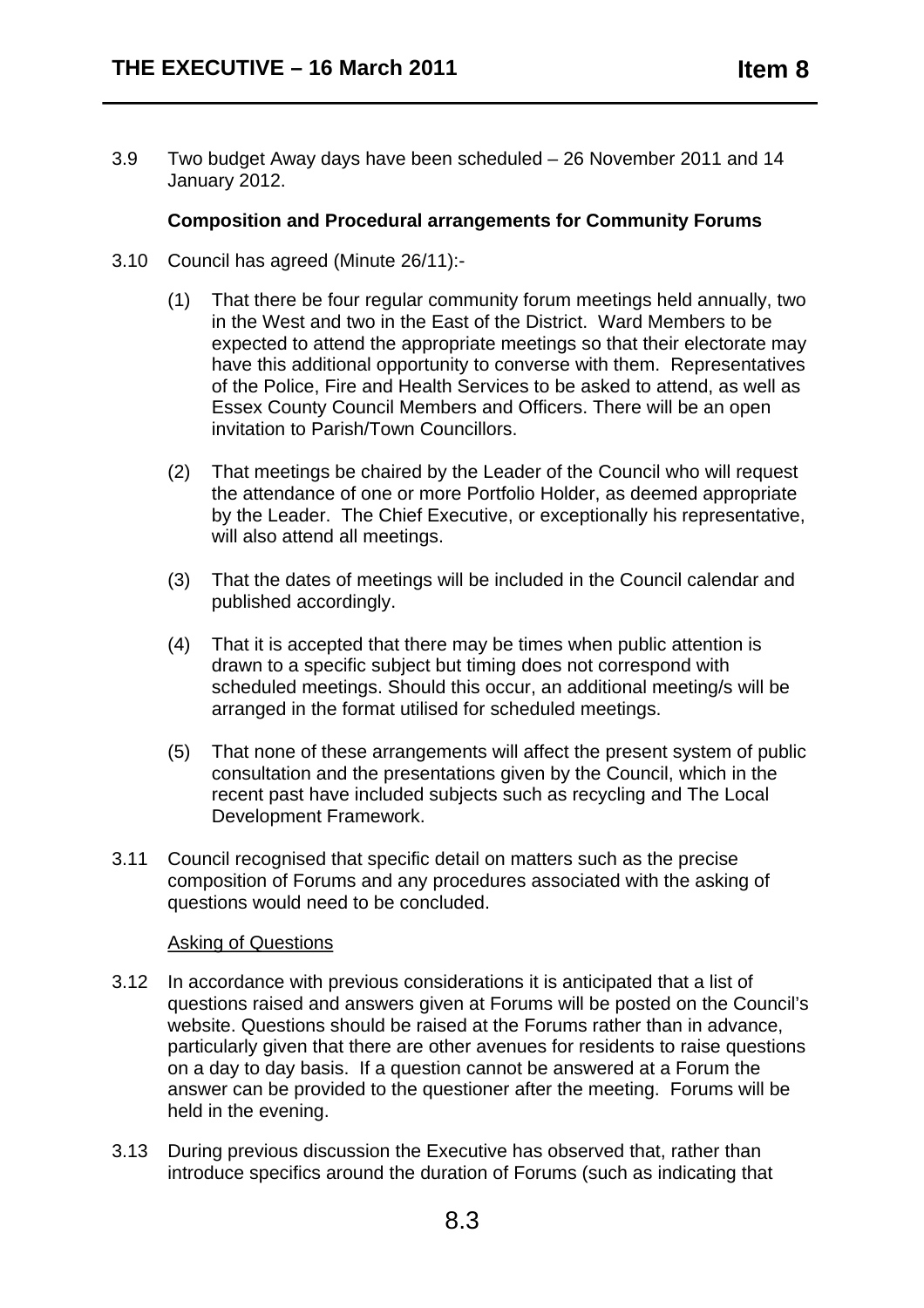they should be limited to two hours) or the nature of questions (such as indicating that a question will be rejected if it is substantially the same as one that has been asked in the past six months), much will depend on the approach of the Chairman. It would, therefore, be appropriate to see how the first few meetings operate rather than set strict parameters in advance. It would be appropriate for the Executive to endorse the approach to the asking of questions.

# Arrangements for Panel

3.14 At the Council meeting on 25 January it was confirmed that, under the new proposals, Panels would consist of all Ward Members for the appropriate areas. In that there would be issues of practicability and appearance to residents if all Forum members were sitting as a Panel on a 'top table', it is anticipated that the finalised appearance best suited to interaction with residents can be reached in consultation with the Forum Chairman.

#### **Composition**

3.15 In terms of achieving near numerical balance, Forums could be composed of Wards as follows:-

| <b>Ward</b>                        | <b>Number of Members</b> |  |  |  |  |  |
|------------------------------------|--------------------------|--|--|--|--|--|
| Ashingdon and Canewdon             | 2                        |  |  |  |  |  |
| <b>Barling and Sutton</b>          | 1                        |  |  |  |  |  |
| <b>Foulness and Great Wakering</b> | 3                        |  |  |  |  |  |
| Hawkwell North                     | $\overline{2}$           |  |  |  |  |  |
| <b>Hawkwell South</b>              | $\overline{2}$           |  |  |  |  |  |
| <b>Hawkwell West</b>               | 2                        |  |  |  |  |  |
| Rochford                           | 3                        |  |  |  |  |  |
| <b>Hockley Central</b>             | 3                        |  |  |  |  |  |
| <b>Hockley North</b>               | 1                        |  |  |  |  |  |
| <b>Hockley West</b>                | 1                        |  |  |  |  |  |
| <b>Total</b>                       |                          |  |  |  |  |  |

#### **East Forum**

# **West Forum**

| <b>Ward</b>             | <b>Number of Members</b> |  |  |  |  |
|-------------------------|--------------------------|--|--|--|--|
| Downhall and Rawreth    |                          |  |  |  |  |
| Grange                  |                          |  |  |  |  |
| Lodge                   |                          |  |  |  |  |
| <b>Rayleigh Central</b> | າ                        |  |  |  |  |
| <b>Sweyne Park</b>      | っ                        |  |  |  |  |
| Trinity                 |                          |  |  |  |  |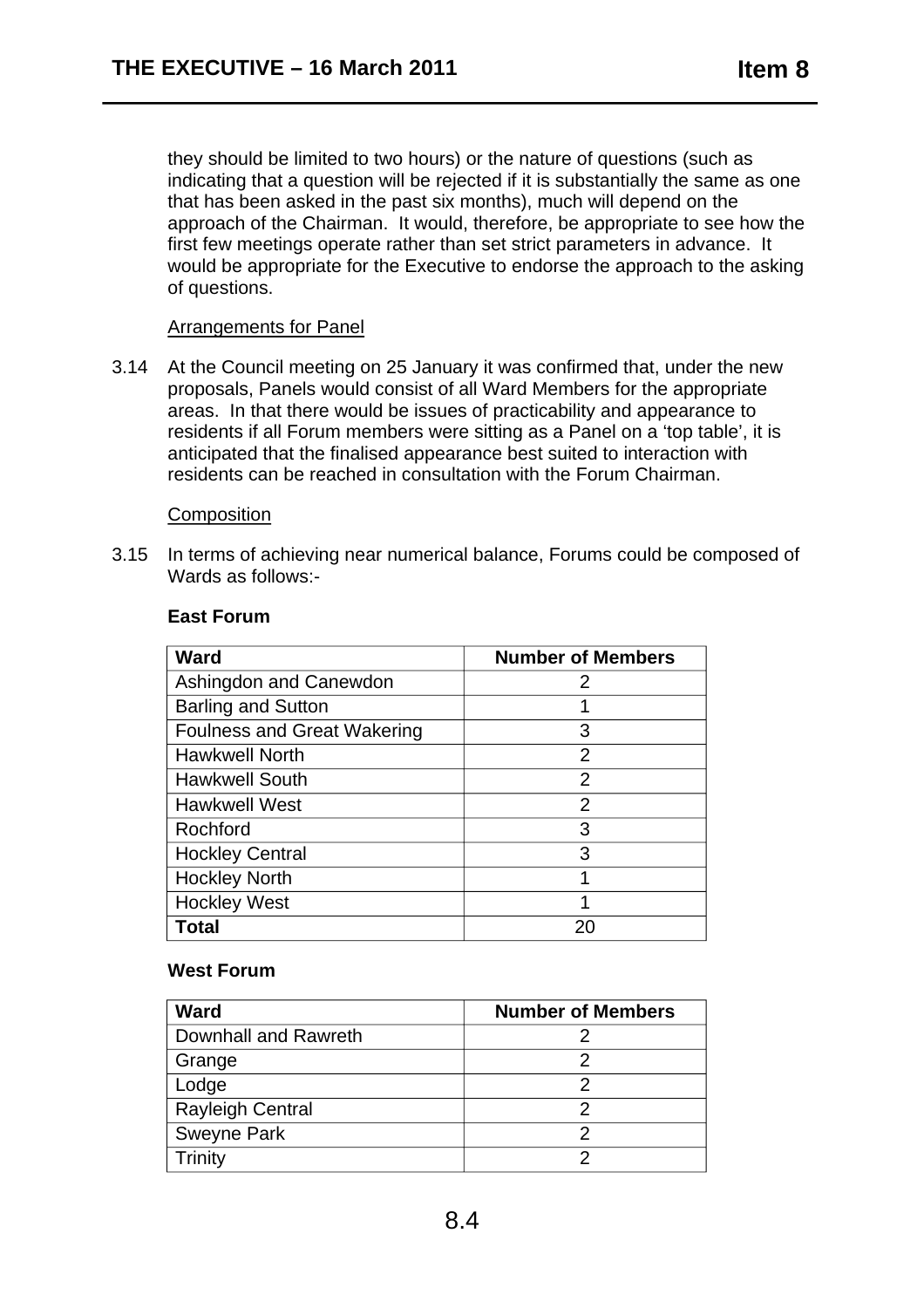| <b>Wheatley</b> |     |
|-----------------|-----|
| Whitehouse      |     |
| Hullbridge      |     |
| <b>Total</b>    | 1 Y |

3.16 The Chairman would request the attendance of Portfolio Holders as considered necessary. It would be appropriate for the Executive to endorse the approach to composition.

# **Achieving Savings Target**

- 3.17 Through its work on the MTFS the Council has sought savings in relation to the budgets for Member Training and Democratic representation of £30,000 per annum, £12,000 of which would be from Member Training. The democratic representation budget element (£18,000) was based on savings associated with a move away from Area Committees and the need to identify alternative savings if such a move did not achieve the saving.
- 3.18 With regard to Member Training, changes are being made that will achieve savings of £13,627 per annum (related to adjustments in the number/location of events and changes to catering arrangements). With regard to the democratic representation budget, changes are being made that will achieve savings of £18,861 per annum (related to the move to Community Forums, other meeting reductions and an analysis of the budget for the Member drop). This means that total savings would be £32,488 per annum, against a total target of £30,000.
- 3.19 As part of background analysis of areas where savings could be achieved, officers have reviewed the current arrangements for sending committee papers and post out to Members in two courier drops per week. This identified that the savings associated with reducing the number of drops per week would be minimal and disproportionate to any benefit.
- 3.20 The Council's Constitution would need to be adjusted to reflect the introduction of a combined Audit/Standards Committee and Community Forums. Changes can be made to the Constitution for endorsement by the Council at its April meeting.

# **4 RESOURCE IMPLICATIONS**

Budget savings being achieved in accordance with the Council's MTFS are identified within the report.

# **5 LEGAL IMPLICATIONS**

5.1 Some adjustments will be required to the Council's Constitution.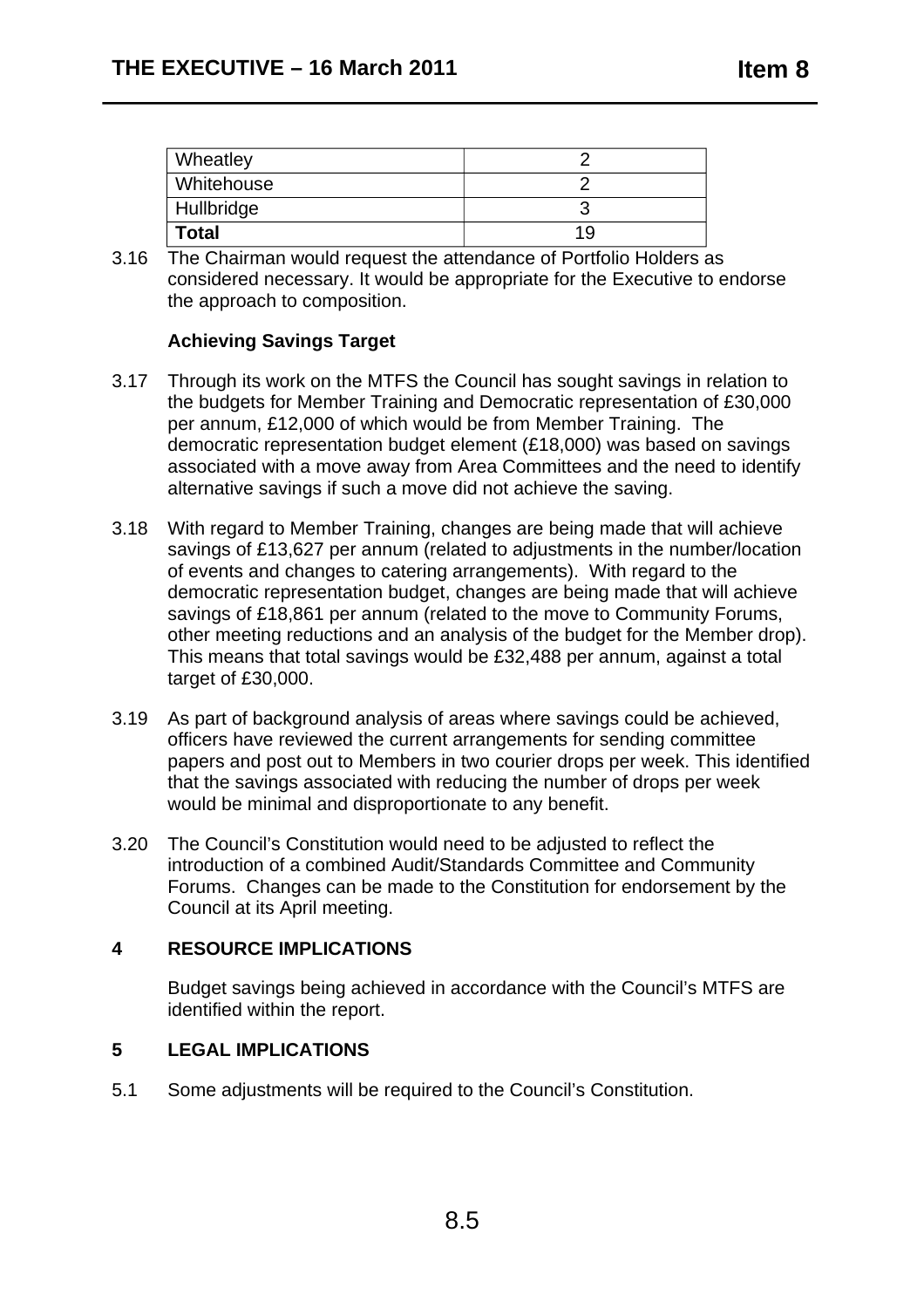I confirm that the above recommendation does not depart from Council policy and that appropriate consideration has been given to any budgetary and legal implications.

SMT Lead Officer Signature:

# **Head of Legal, Estates and Member Services**

#### **Background Papers:** None

For further information please contact:

John Bostock, Member Services Manager Phone: 01702 318140 Email: **john.bostock@rochford.gov.uk** 

Sonia Worthington, Committee Administrator Phone: 01702 318141 Email: **sonia.worthington@rochford.gov.uk** 

If you would like this report in large print, Braille or another language please contact 01702 546366.